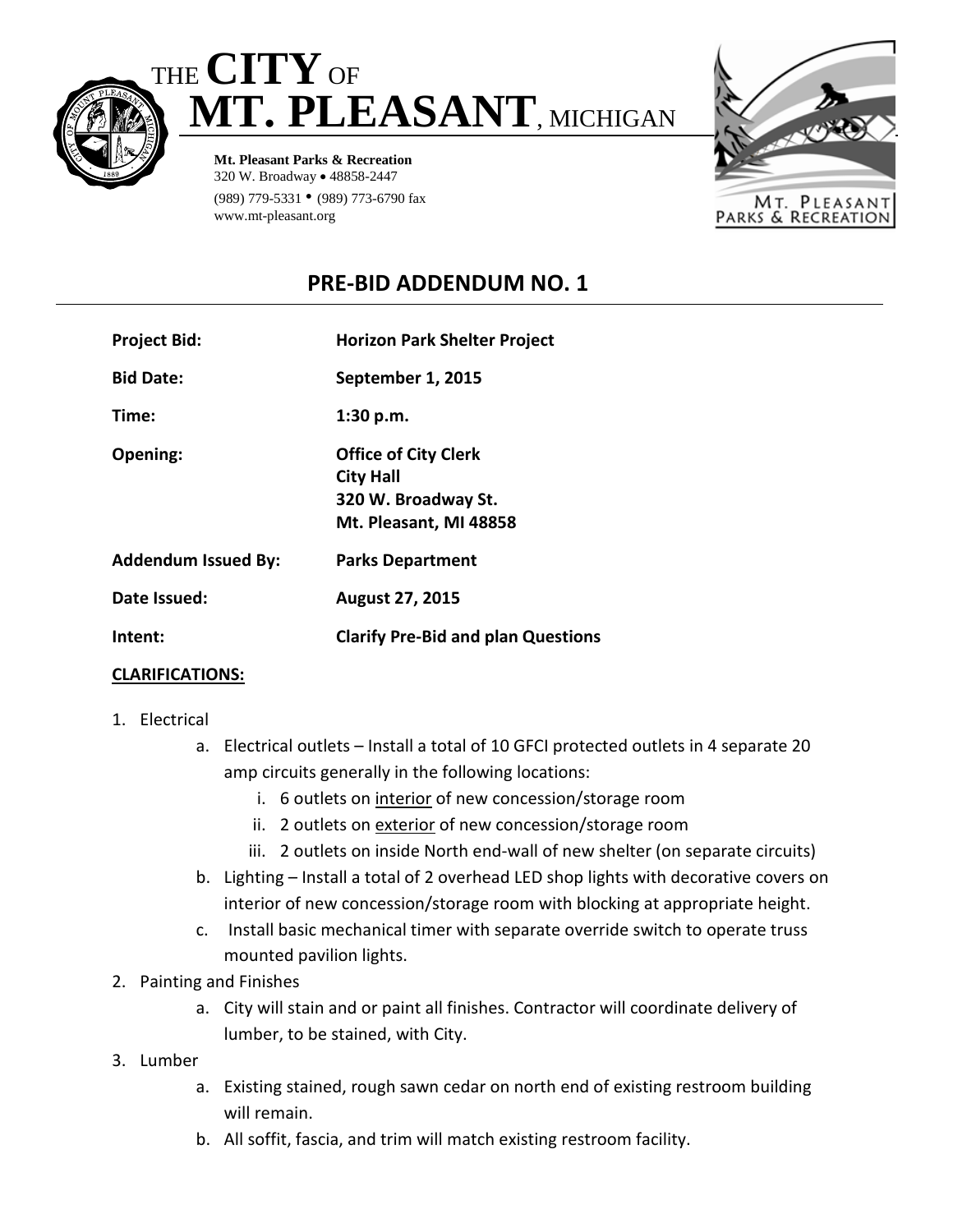- c. NORTH ELEVATION
	- i. Gable of new shelter will be installed as outlined on plans in rough sawn cedar with cedar trim.
- d. Interior and exterior of North end walls of new shelter can be T1-11 wood material with cedar trim.
- e. Bottom of North end wall will have 2"x 12" toe kick around wall as at YOST shelter.
- f. CONSESSION-PAVILION ELEVATION
	- i. Exterior walls can be T1-11 with cedar trim.
- 4. Plumbing
	- a. Project will include rough plumbing only; all plumbing must tie into existing restroom pipe alley feed lines and drains.
	- b. City will remove and reinstall drinking fountain; contractor will provide rough plumbing in new location on East wall. (see sketch)
	- c. Contractor will provide rough plumbing for 3-compartment sink to be installed by City.
- 5. Utility feed from existing restroom to new concession/storage room
	- a. East wall of concession room will expand easterly, approximately 36" to 48" to the end of the existing drinking fountain enclosure area per attached sketch.
	- b. Drinking fountain will be relocated by City per sketch; contractor will provide rough plumbing for fountain.
	- c. Contractor will provide rough plumbing for sink to be installed by City.
- 6. Concession/Storage room will increase easterly 36" to 48" per sketch
	- a. Contractor will drywall west, north, and east walls up to 8 feet in height and block top end of drywall between studs.
	- b. Remove "flush mount exterior light" shown on original plans; contractor does not need to install this light.
	- c. City will provide exterior light with photo-eye for north gable end of new shelter for contractor to install.
- 7. Basic sketch on next page.